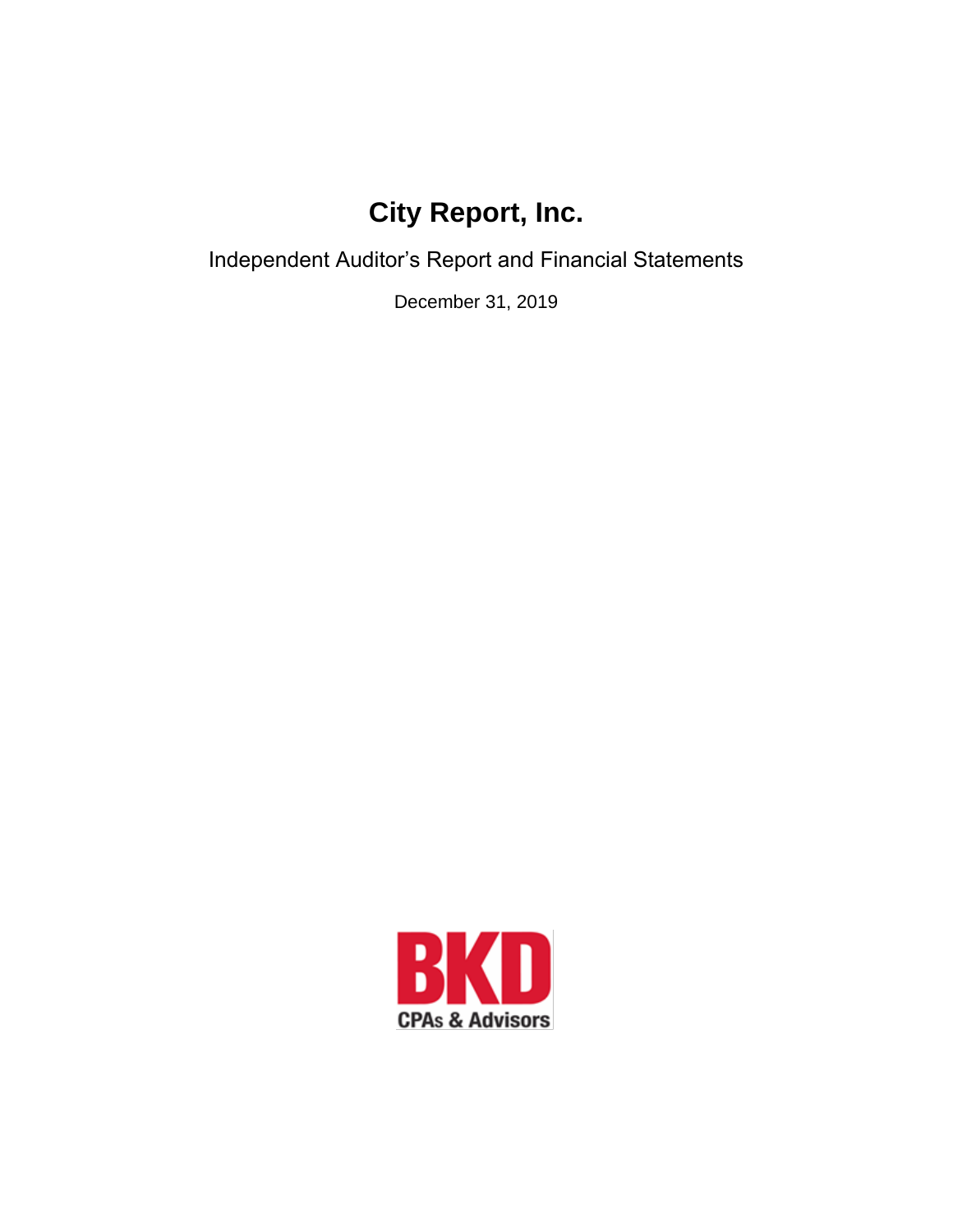# **City Report, Inc. December 31, 2019**

### **Contents**

| <b>Financial Statements</b> |  |
|-----------------------------|--|
|                             |  |
|                             |  |
|                             |  |
|                             |  |
|                             |  |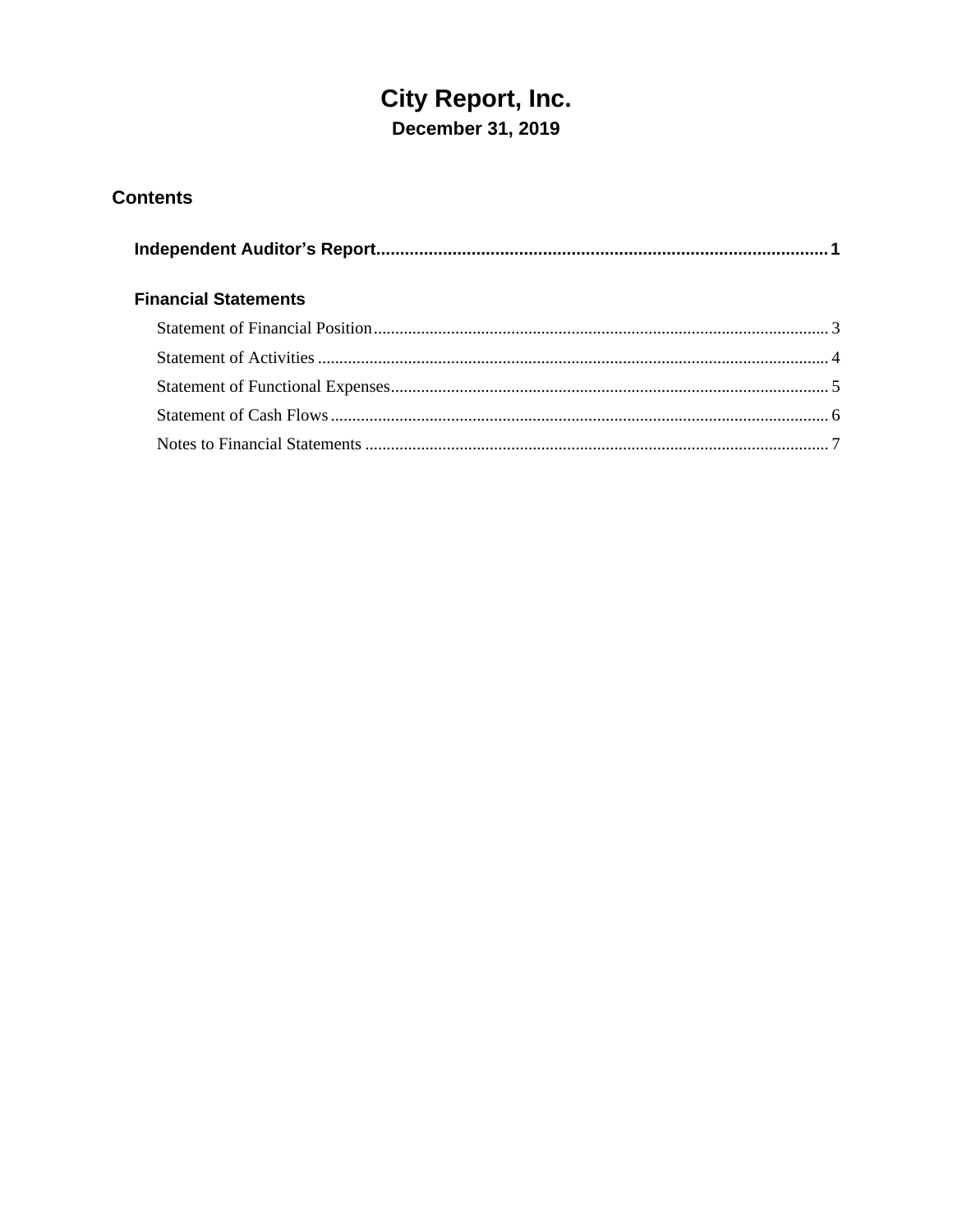

### **Independent Auditor's Report**

<span id="page-2-0"></span>Board of Directors City Report, Inc. New York, New York

We have audited the accompanying financial statements of City Report, Inc., which comprise the statement of financial position as of December 31, 2019, and the related statements of activities, functional expenses and cash flows for the period of April 1, 2019 through December 31, 2019, and the related notes to the financial statements

### *Management's Responsibility for the Financial Statements*

Management is responsible for the preparation and fair presentation of these financial statements in accordance with accounting principles generally accepted in the United States of America; this includes the design, implementation and maintenance of internal control relevant to the preparation and fair presentation of financial statements that are free from material misstatement, whether due to fraud or error.

#### *Auditor's Responsibility*

Our responsibility is to express an opinion on these financial statements based on our audit. We conducted our audit in accordance with auditing standards generally accepted in the United States of America. Those standards require that we plan and perform the audit to obtain reasonable assurance about whether the financial statements are free from material misstatement.

An audit involves performing procedures to obtain audit evidence about the amounts and disclosures in the financial statements. The procedures selected depend on the auditor's judgment, including the assessment of the risks of material misstatement of the financial statements, whether due to fraud or error. In making those risk assessments, the auditor considers internal control relevant to the entity's preparation and fair presentation of the financial statements in order to design audit procedures that are appropriate in the circumstances, but not for the purpose of expressing an opinion on the effectiveness of the entity's internal control. Accordingly, we express no such opinion. An audit also includes evaluating the appropriateness of accounting policies used and the reasonableness of significant accounting estimates made by management, as well as evaluating the overall presentation of the financial statements.

We believe that the audit evidence we have obtained is sufficient and appropriate to provide a basis for our audit opinion.

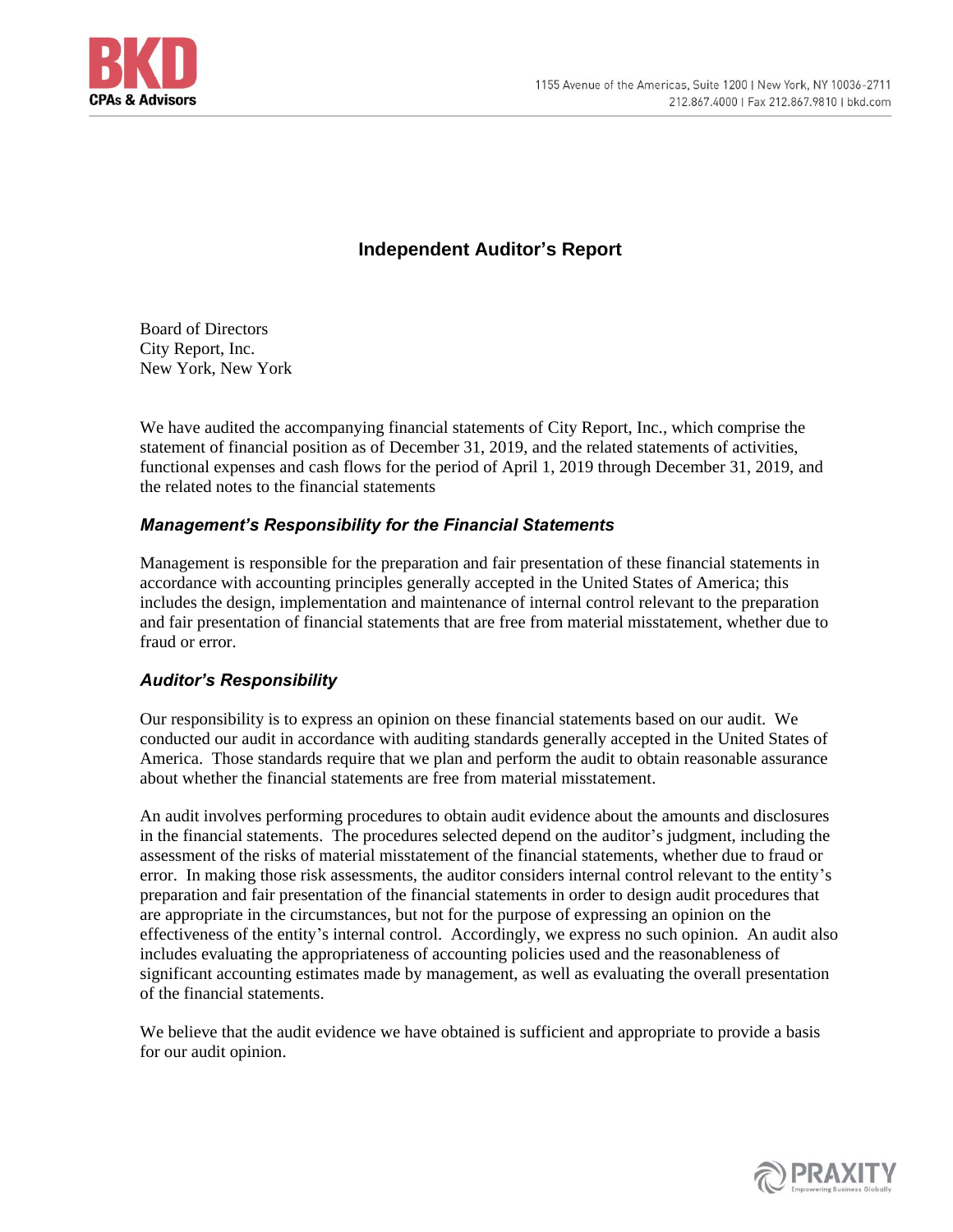Board of Directors City Report, Inc. Page 2

#### *Opinion*

In our opinion, the financial statements referred to above present fairly, in all material respects, the financial position of City Report, Inc.'s as of December 31, 2019, and the changes in its net assets and its cash flows for the period of April 1, 2019 through December 31, 2019 in accordance with accounting principles generally accepted in the United States of America.

**BKD,LLP** 

New York, New York November 11, 2020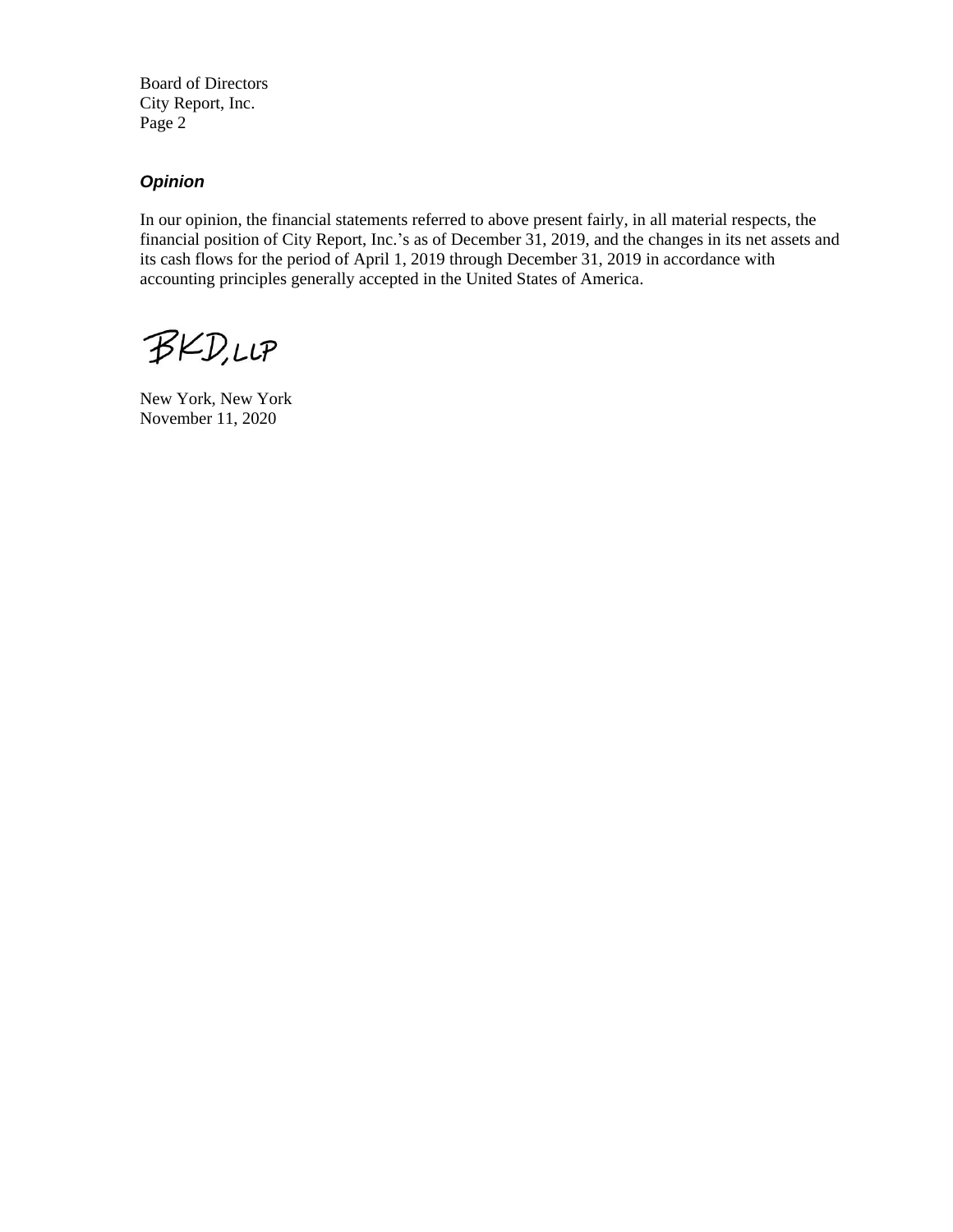# **City Report, Inc. Statement of Financial Position December 31, 2019**

#### <span id="page-4-0"></span>**Assets**

| Cash<br>Contributions receivable, net<br>Prepaid expenses | \$ | 615,883<br>2,289,837<br>11,255 |
|-----------------------------------------------------------|----|--------------------------------|
| Total assets                                              |    | 2,916,975                      |
| <b>Liabilities and Net Assets</b>                         |    |                                |
| <b>Liabilities</b>                                        |    |                                |
| Accounts payable                                          | \$ | 39,914                         |
| Accrued expenses                                          |    | 199,784                        |
| <b>Total liabilities</b>                                  |    | 239,698                        |
| <b>Net Assets</b>                                         |    |                                |
| Without donor restrictions                                |    | 102,167                        |
| With donor restrictions                                   |    | 2,575,110                      |
| Total net assets                                          |    | 2,677,277                      |
| Total liabilities and net assets                          | J  | 2,916,975                      |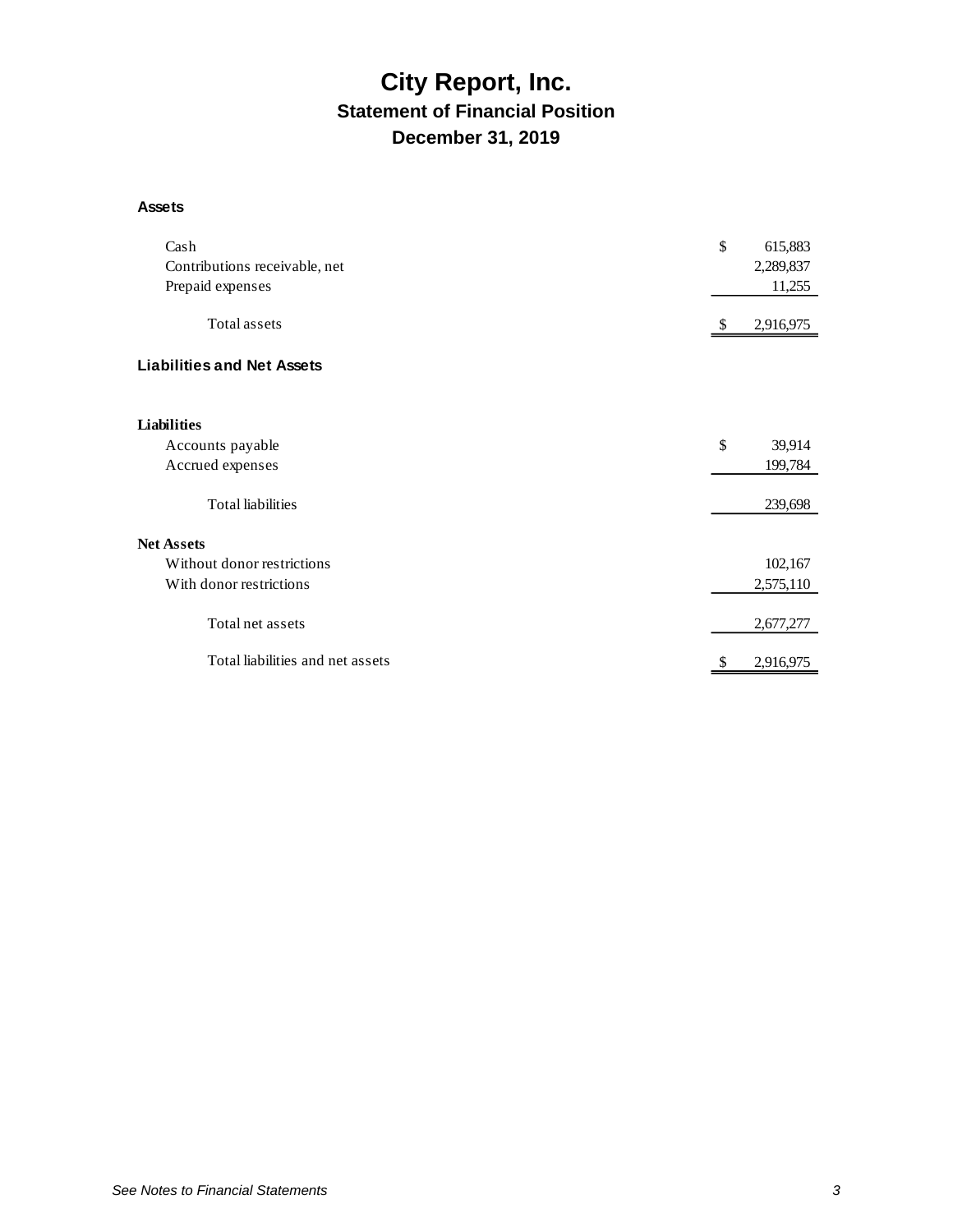# **City Report, Inc. Statement of Activities Nine Months Ended December 31, 2019**

<span id="page-5-0"></span>

|                                        | Without<br><b>Donor</b> | With<br><b>Donor</b> |                 |
|----------------------------------------|-------------------------|----------------------|-----------------|
|                                        | <b>Restrictions</b>     | <b>Restrictions</b>  | Total           |
| <b>Revenues and Other Support</b>      |                         |                      |                 |
| Contributions                          | \$<br>2,660,709         | 2,575,110<br>\$      | 5,235,819<br>\$ |
| In-kind contributions                  | 45,831                  |                      | 45,831          |
| Total revenues and other support       | 2,706,540               | 2,575,110            | 5,281,650       |
| <b>Expenses</b>                        |                         |                      |                 |
| Program services                       | 1,883,777               |                      | 1,883,777       |
| Management and general                 | 570,691                 |                      | 570,691         |
| Fundraising                            | 149,905                 |                      | 149,905         |
| Total support services                 | 720,596                 |                      | 720,596         |
| Total expenses                         | 2,604,373               |                      | 2,604,373       |
| <b>Change in Net Assets</b>            | 102,167                 | 2,575,110            | 2,677,277       |
| <b>Net Assets, Beginning of Period</b> |                         |                      |                 |
| Net Assets, End of Period              | 102,167                 | 2,575,110            | 2,677,277       |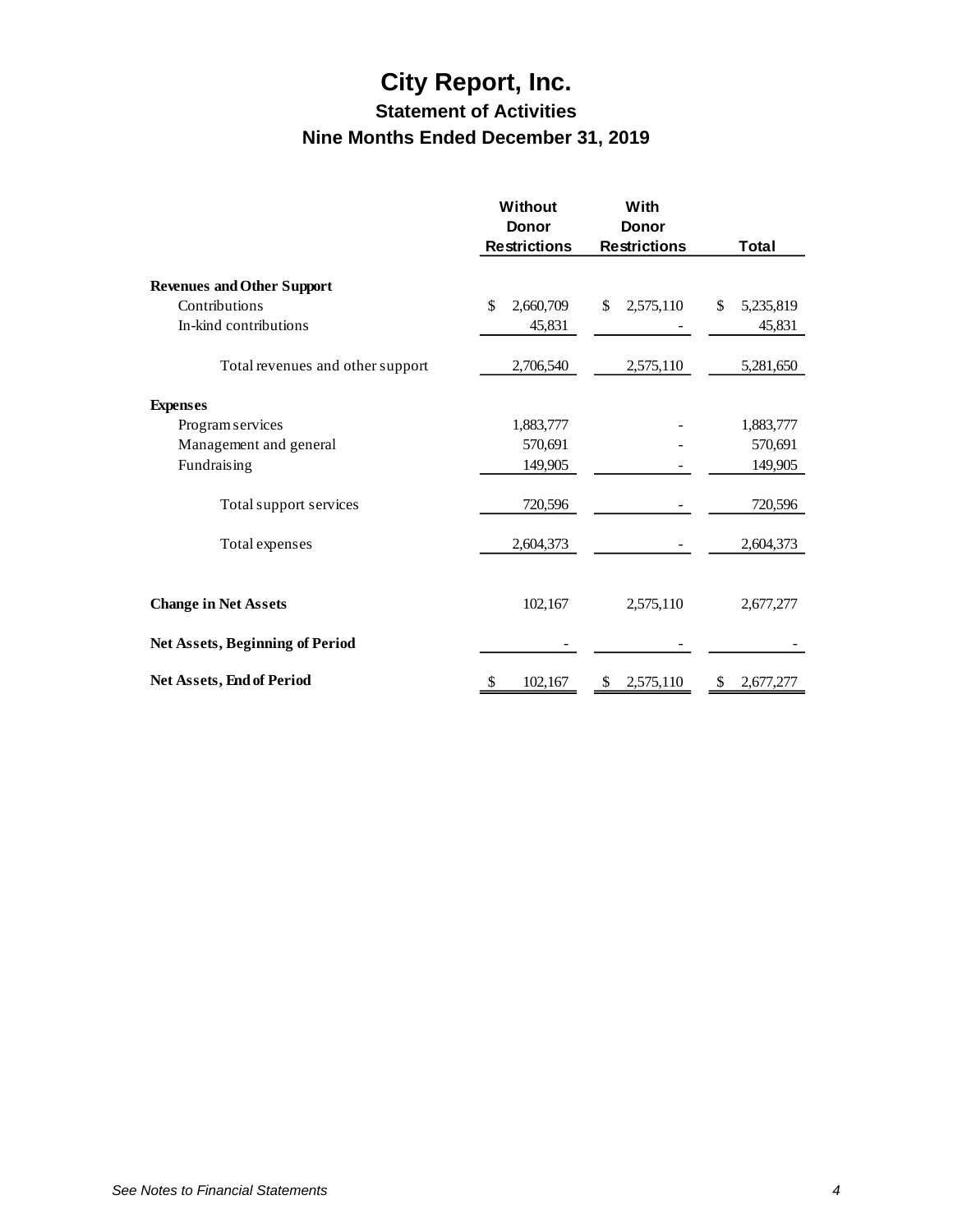# **City Report, Inc. Statement of Functional Expense Nine Months Ended December 31, 2019**

<span id="page-6-0"></span>

|                                       |                             | Program<br><b>Services</b> |                                  |         | <b>Support Services</b>                                       |    |         |    |           |
|---------------------------------------|-----------------------------|----------------------------|----------------------------------|---------|---------------------------------------------------------------|----|---------|----|-----------|
|                                       | <b>Editorial</b><br>Program |                            | <b>Management</b><br>and General |         | <b>Total Support</b><br><b>Fundraising</b><br><b>Services</b> |    | Total   |    |           |
| Salaries                              | \$                          | 1,348,456                  | \$                               | 237,562 | \$<br>71,356                                                  | \$ | 308,918 | \$ | 1,657,374 |
| Payroll taxes and benefits            |                             | 298,454                    |                                  | 54,552  | 15,007                                                        |    | 69,559  |    | 368,013   |
| Rent                                  |                             | 91,100                     |                                  | 6,833   | 3,037                                                         |    | 9,869   |    | 100,969   |
| Professional services                 |                             | 21,815                     |                                  | 194,815 | 22,114                                                        |    | 216,962 |    | 238,777   |
| Professional services - in-kind       |                             |                            |                                  | 17,586  |                                                               |    | 17,586  |    | 17,586    |
| Travel                                |                             | 3,848                      |                                  | 5,560   | 1,179                                                         |    | 6,739   |    | 10,587    |
| Utilities                             |                             | 15,990                     |                                  | 2,300   | 236                                                           |    | 2,536   |    | 18,526    |
| Conferences, conventions and meetings |                             | 1,141                      |                                  | 9,710   | 3,656                                                         |    | 13,366  |    | 14,507    |
| Dues and subscriptions                |                             |                            |                                  | 1,764   |                                                               |    | 1,764   |    | 1,764     |
| Office expense                        |                             | 35,433                     |                                  | 31,120  | 1,067                                                         |    | 32,156  |    | 67,589    |
| Information technology                |                             | 67,540                     |                                  | 7,295   | 4,580                                                         |    | 11,874  |    | 79,414    |
| Promotional goods                     |                             |                            |                                  |         | 27,673                                                        |    | 27,673  |    | 27,673    |
| Insurance                             |                             |                            |                                  | 1,594   |                                                               |    | 1,594   |    | 1,594     |
| Total expenses                        | S                           | 1,883,777                  | \$                               | 570,691 | \$<br>149,905                                                 | \$ | 720,596 | S  | 2,604,373 |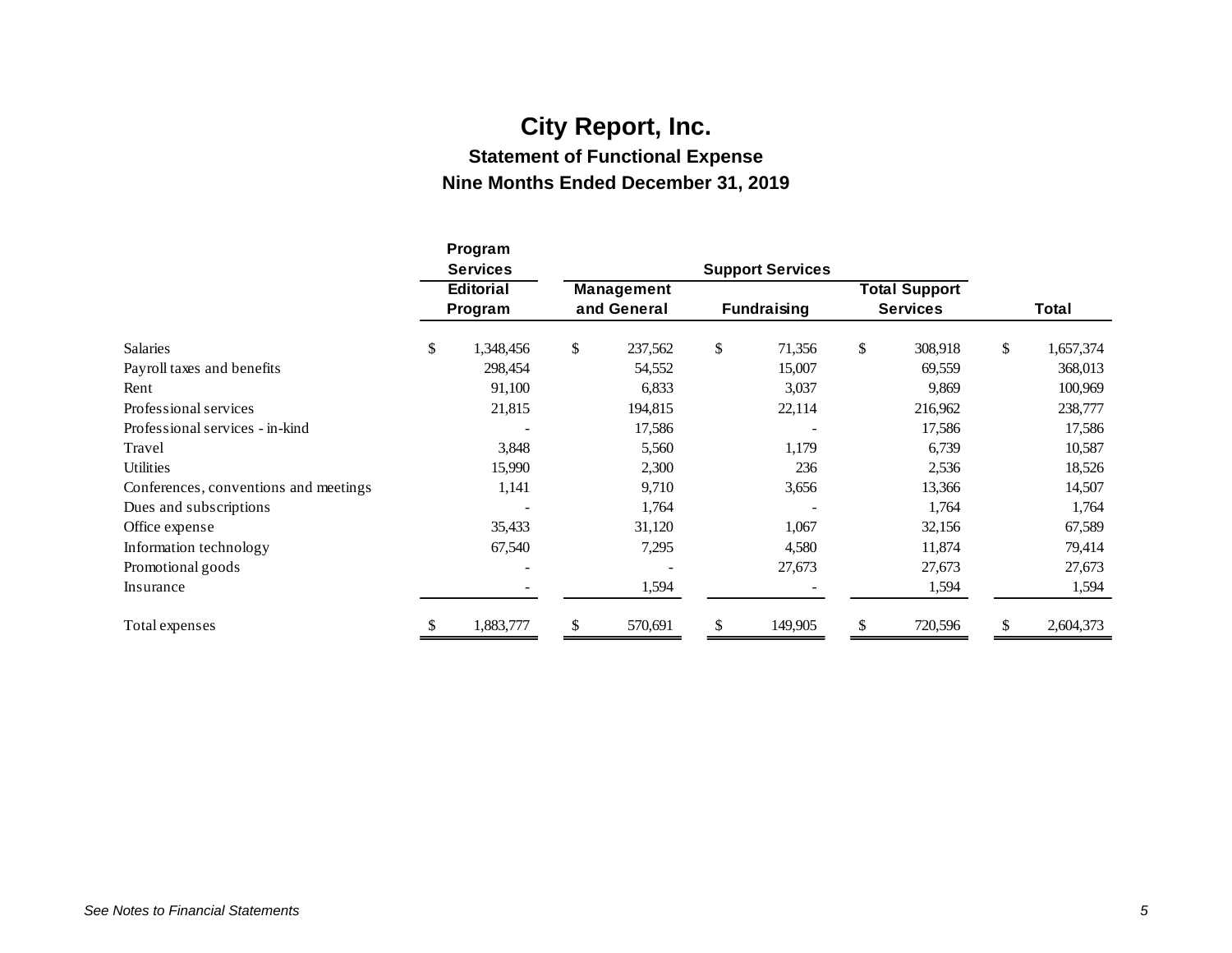# **City Report, Inc. Statement of Cash Flow Nine Months Ended December 31, 2019**

<span id="page-7-0"></span>

| <b>Operating Activities</b>               |                 |
|-------------------------------------------|-----------------|
| Change in net assets                      | \$<br>2,677,277 |
| Changes in                                |                 |
| Contributions receivable, net             | (2,289,837)     |
| Prepaid expenses                          | (11,255)        |
| Accounts payable                          | 39,914          |
| Accrued expenses                          | 199,784         |
| Net cash provided by operating activities | 615,883         |
| Change in cash                            | 615,883         |
| <b>Cash, Beginning of Period</b>          |                 |
| <b>Cash, End of Period</b>                | 615,883         |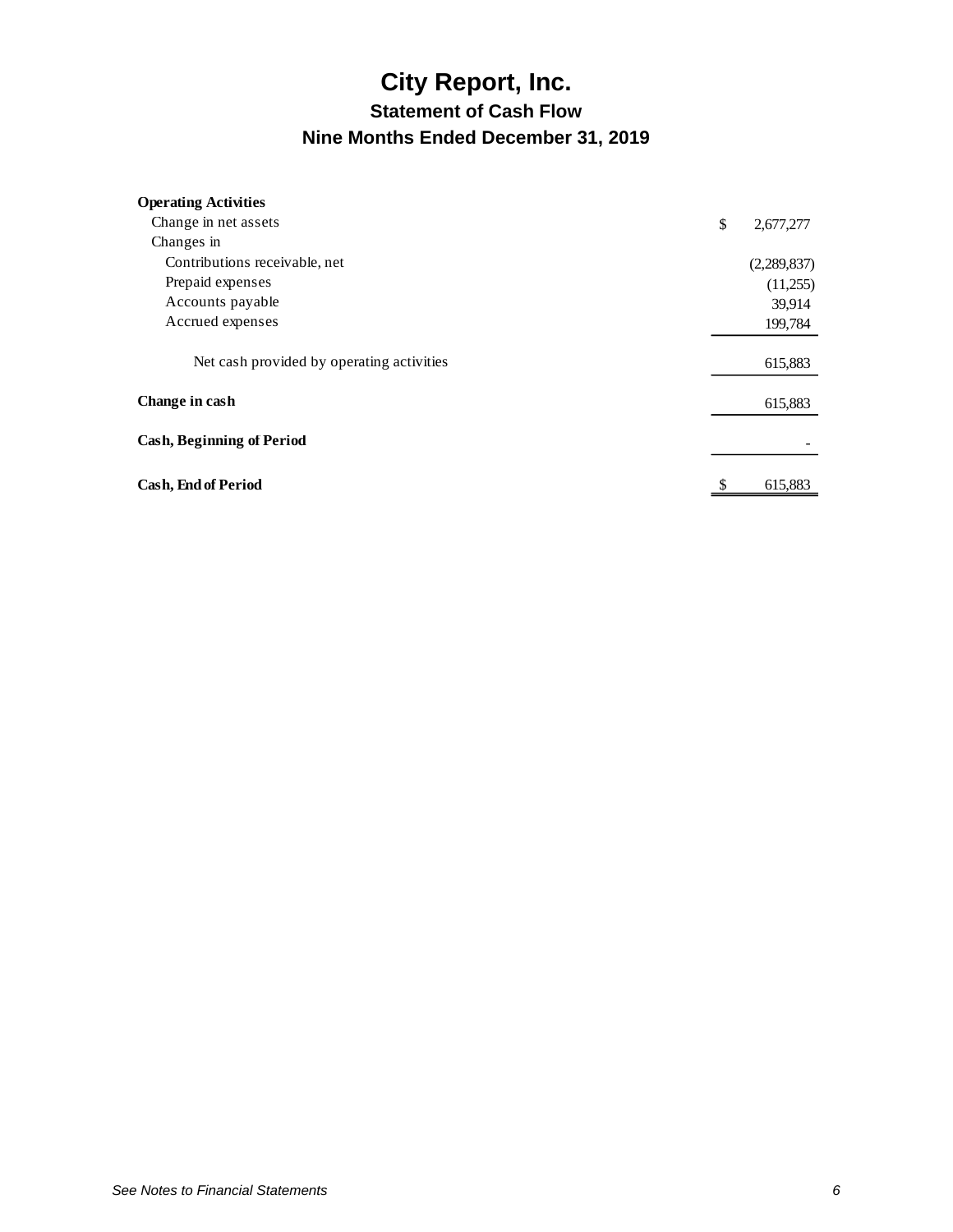### **Note 1: Nature of Operations and Summary of Significant Accounting Policies**

#### <span id="page-8-0"></span>*Nature of Operations*

City Report, Inc. (The City) was founded in February 2018 as a project of Lenfest as further discussed in *Note 8*. As a nonprofit, nonpartisan, digital news platform dedicated to hard-hitting reporting that serves the people of New York, The City produces consistent, high-quality and highimpact accountability reporting. Our work is free to all and does not require a subscription. Instead of charging for access, we rely on the support of members, donors and sponsors.

The City's diverse team of 20 journalists are in all five boroughs, City Hall and Albany producing essential reporting and information — engaging with the city's communities and holding the city's leaders and institutions to account where they are failing to deliver.

These financial statements represent the operations of The City for the period of April 1, 2019 through December 31, 2019.

#### **The City's team:**

- Reports across a wide range of topics including education, economy, transportation, health care, housing, justice, elections, environment and climate, public safety, and work.
- Utilizes data to support and drive rigorous journalism.
- Engages with New York's diverse and underserved communities both virtually and face-toface through initiatives such as the innovative Open Newsroom partnership with the Brooklyn Public Library.
- Produces a morning newsletter that's become a daily must-read for more than 100,000 New Yorkers.

The City is also a resource and partner to other news organizations, collaborating to produce highquality accountability reporting, and encouraging republication and reuse of our stories throughout the broader nonprofit and for-profit news media ecosystem.

The City measures success through both audience and engagement metrics — and the specific, tangible impact of its reporting. Rapid growth of impact and audience has allowed The City to quickly emerge as a "go-to" essential source of reporting and critical information for New Yorkers.

The City receives extraordinary support from lead founding donors the Charles H. Revson Foundation, Leon Levy Foundation and Craig Newmark Philanthropies and our distinguished Board of Directors. We have raised additional funds from a stellar list of individual and corporate donors. The City also benefits from the valuable advice offered by our Editors' Council.

The City's editorial team is supported by a first-rate team of business and organization-focused colleagues who have established a world-class, technology-enabled media company foundation that propels and amplifies the impact of The City's work.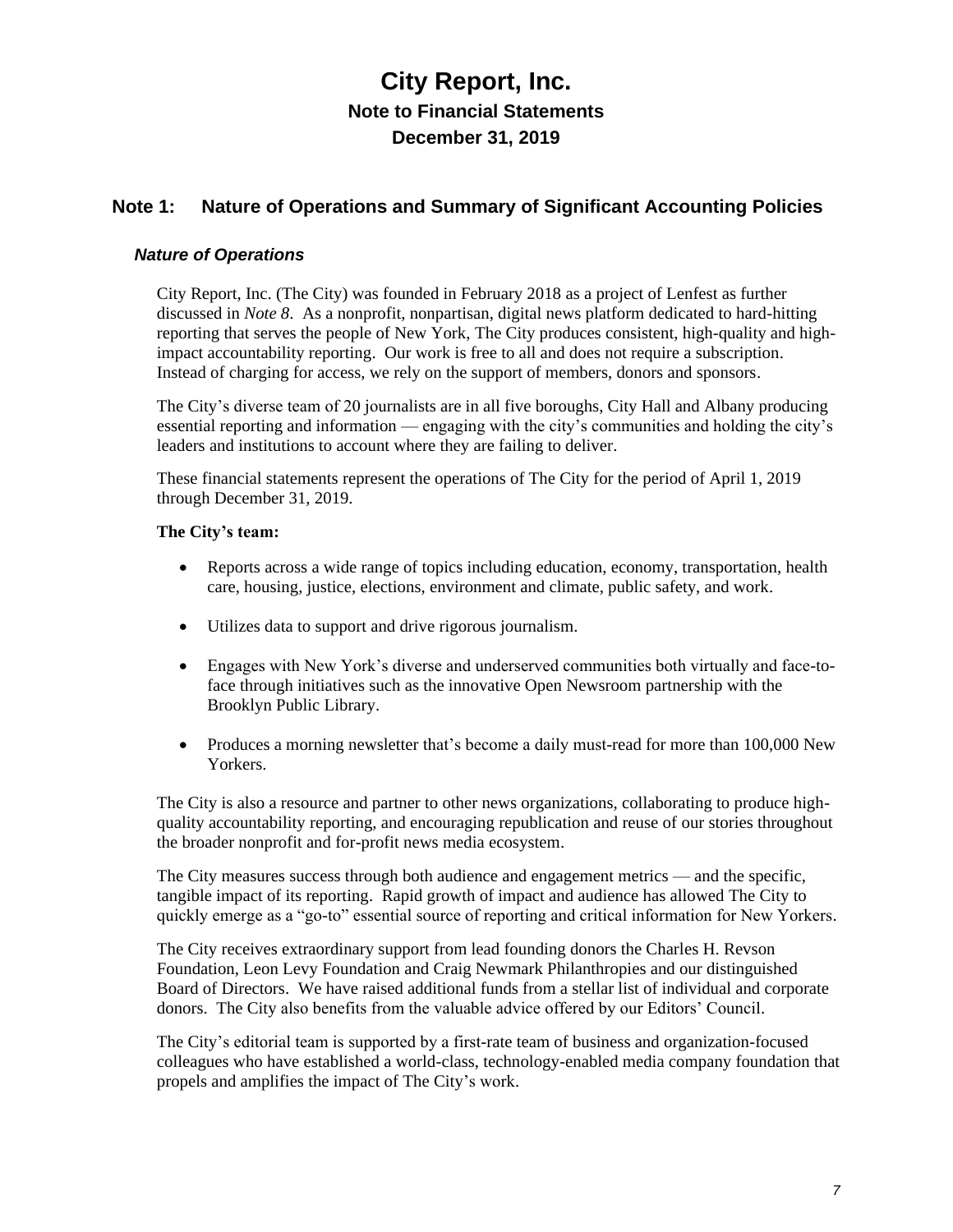#### *Use of Estimates*

The preparation of financial statements in conformity with accounting principles generally accepted in the United States of America requires management to make estimates and assumptions that affect the reported amounts of assets and liabilities and disclosure of contingent assets and liabilities at the date of the financial statements and the reported amounts of revenues, expenses, gains, losses and other changes in net assets during the reporting period. Actual results could differ from those estimates.

#### *Cash*

At December 31, 2019, The City's cash account exceeded federally insured limits by approximately \$366,000.

#### *Allowance for Doubtful Accounts*

The City determines whether an allowance for doubtful collections should be provided for contributions receivable. Such estimates are based on management's assessment of the aged basis of its receivables, current economic conditions, subsequent receipts and historical information. The City has determined that no allowance for uncollectable accounts for contributions receivable is necessary at December 31, 2019.

#### *Net Assets*

Net assets, revenues, gains and losses are classified based on the existence or absence of donor restrictions.

Net assets without donor restrictions are available for use in general operations and not subject to donor restrictions.

Net assets with donor restrictions are subject to donor or certain grantor restrictions. Some restrictions are temporary in nature, such as those that will be met by the passage of time or other events specified by the donor. Other restrictions are perpetual in nature, where the donor or grantor stipulates that resources be maintained in perpetuity.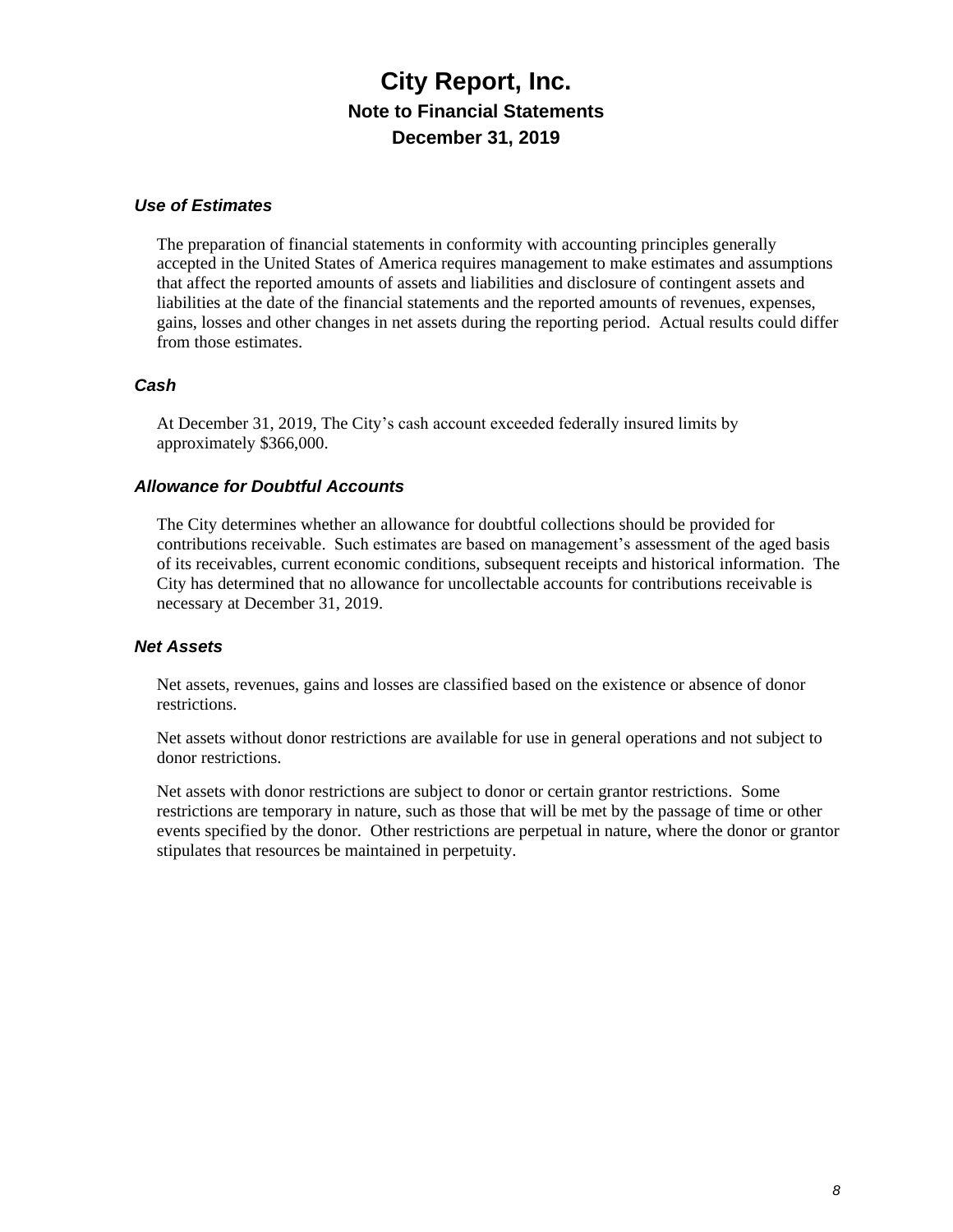#### *Contributions*

Contributions are provided to the City either with or without restrictions placed on the gift by the donor. Revenues and net assets are separately reported to reflect the nature of those gifts – with or without donor restrictions. The value recorded for each contribution is recognized as follows:

| <b>Nature of the Gift</b>                                                                          | <b>Value Recognized</b>                                                                                                       |
|----------------------------------------------------------------------------------------------------|-------------------------------------------------------------------------------------------------------------------------------|
| Conditional gifts, with or without<br>restriction                                                  |                                                                                                                               |
| Gifts that depend on The City<br>overcoming a donor-imposed barrier<br>to be entitled to the funds | Not recognized until the gift becomes<br>unconditional, <i>i.e.</i> , the donor-imposed barrier<br>is met                     |
| Unconditional gifts, with or without<br>restriction                                                |                                                                                                                               |
| Received at date of $g$ ift – cash and<br>other assets                                             | Fair value                                                                                                                    |
| Received at date of $g$ ift – property,<br>equipment and long-lived assets                         | <b>Estimated fair value</b>                                                                                                   |
| Expected to be collected within one<br>year                                                        | Net realizable value                                                                                                          |
| Collected in future years                                                                          | Initially reported at fair value determined<br>using the discounted present value of<br>estimated future cash flows technique |

In addition to the amount initially recognized, revenue for unconditional gifts to be collected in future years is also recognized each year as the present-value discount is amortized using the levelyield method.

When a donor stipulated time restriction ends or purpose restriction is accomplished, net assets with donor restrictions are reclassified to net assets without donor restrictions and reported in the statements of activities as net assets released from restrictions. Absent explicit donor stipulations for the period of time that long-lived assets must be held, expirations of restrictions for gifts of land, buildings, equipment and other long-lived assets are reported when those assets are placed in service.

Gifts having donor stipulations which are satisfied in the period the gift is received are recorded as revenue and net assets without donor restrictions.

Conditional contributions having donor stipulations which are satisfied in the period the gift is received are recorded as revenue and net assets without donor restrictions.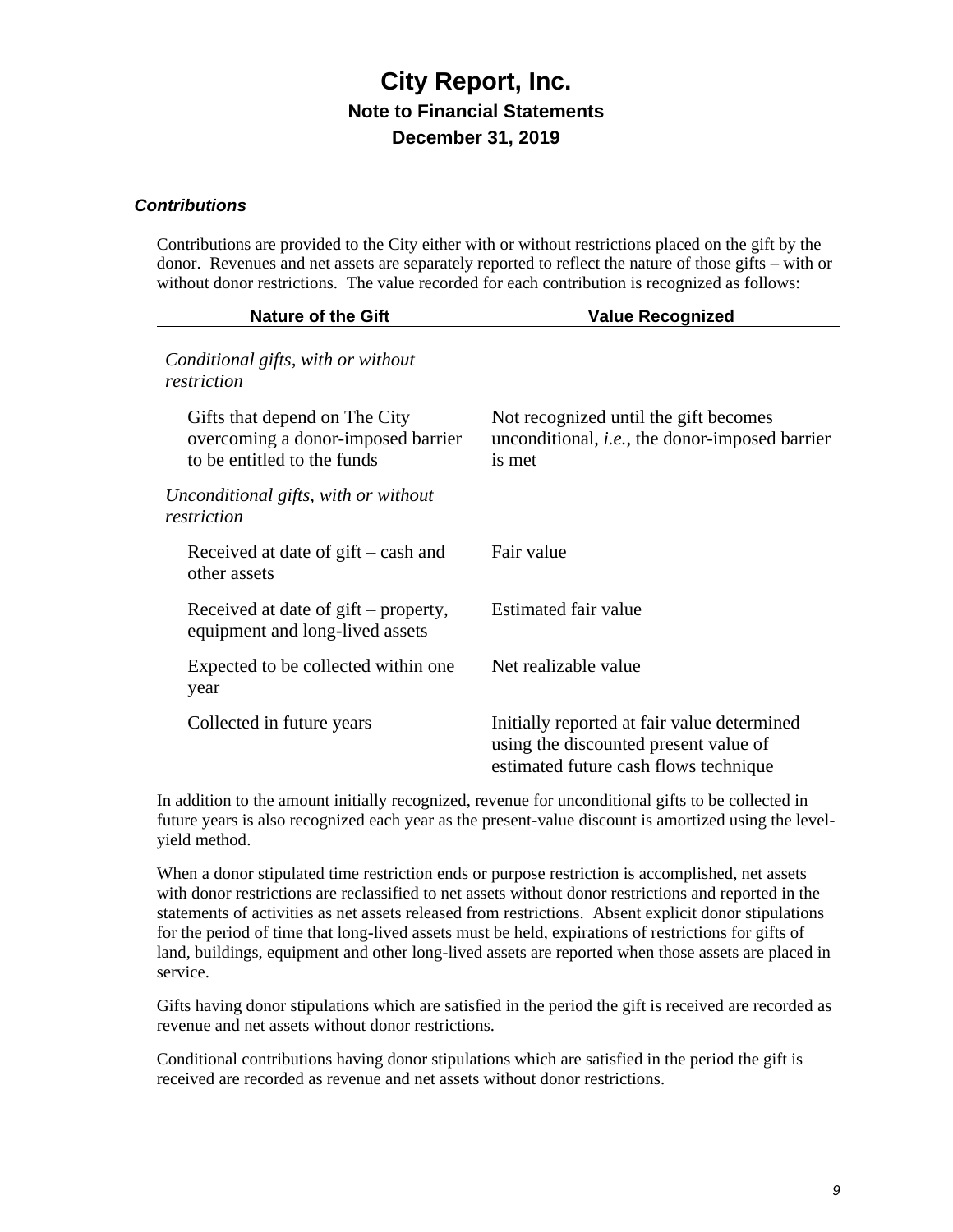#### *In-Kind Contributions*

In addition to receiving cash contributions, the City received in-kind contributions of donated legal services and office supplies. It is the policy of the City to record the estimated fair value of certain in-kind donations as an expense in its financial statements, and similarly increase contribution revenue by a like amount. For the year ended December 31, 2019, \$45,831 was received as in-kind contributions.

#### *Income Taxes*

The City is exempt from income taxes under Section 501 (c)(3) of the Internal Revenue Code and a similar provision of state law. However, The City is subject to federal income tax on any unrelated business taxable income.

The City files tax returns in the U.S. federal jurisdiction.

#### *Rental Expense*

Operating leases are recorded on the straight-line basis over the term of the lease. Deferred rent is recorded where there are differences between the fixed payment and the rent expense.

#### *Functional Allocation of Expenses*

The costs of supporting the program has been summarized on a functional basis in the statements of activities. The statement of functional expenses present the natural classification detail of expenses by function. Certain costs have been allocated among the program, management and general and fundraising categories based on time spent by personnel and other methods.

#### **Note 2: Contributions Receivable**

Contributions receivable at December 31, 2019 consisted of the following:

| Due within one year          | \$<br>1,700,000 |
|------------------------------|-----------------|
| Due within one to five years | 600,000         |
|                              |                 |
|                              | 2,300,000       |
| Less unamortized discount    | 10,163          |
|                              |                 |
|                              | 2,289,837       |

Discounts on contributions receivable ranged from 2.29 percent to 2.41 percent at December 31, 2019.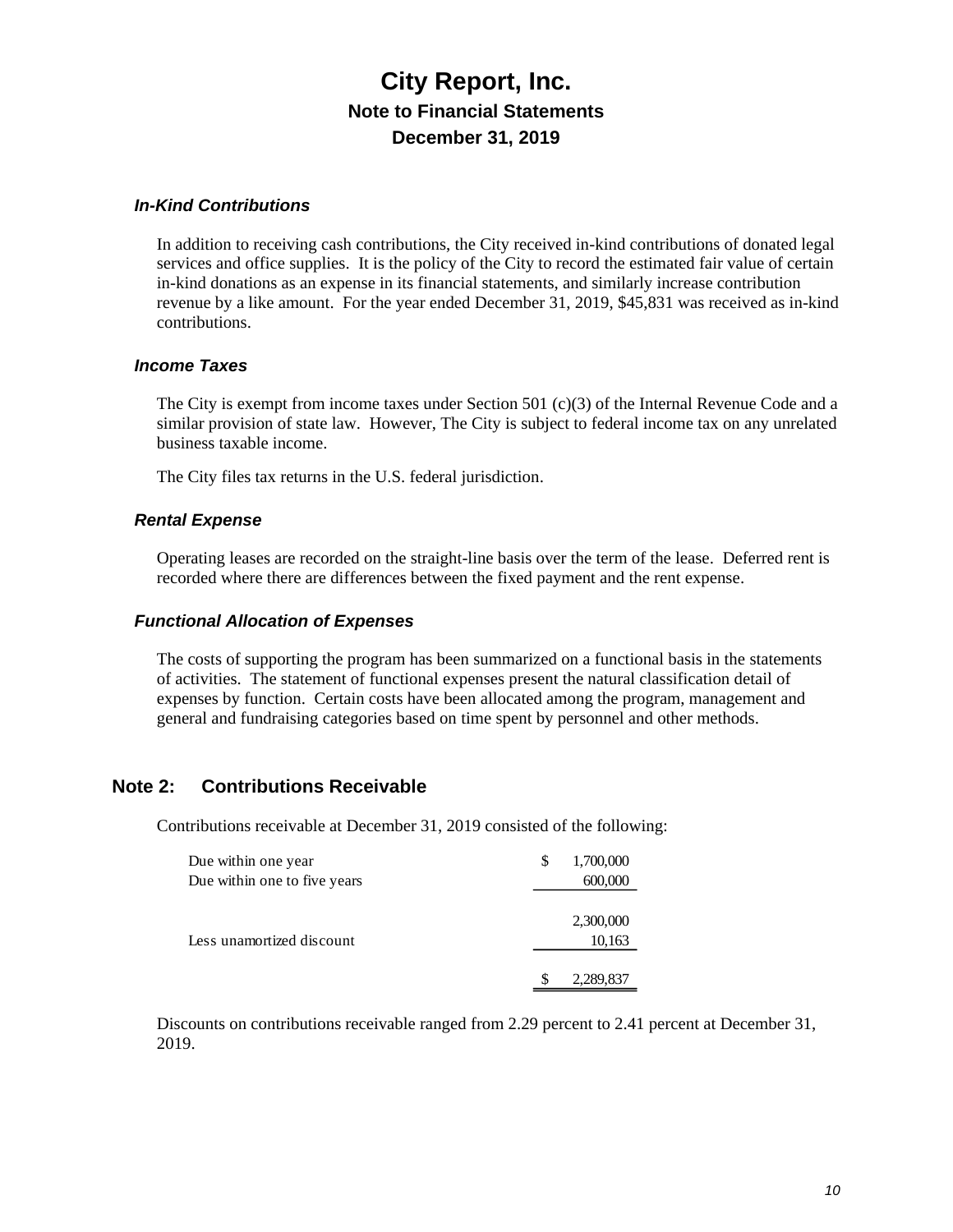### **Note 3: Pension and Other Postretirement Benefit Plans**

#### *Defined Contribution Plan*

The City has a defined contribution pension plan covering substantially all employees. The Board of Directors annually determines the amount on a discretionary basis, if any, of the City's contributions to the plan. Pension expense was \$77,875 for the nine months ended December 31, 2019.

### **Note 4: Operating Lease**

The City has a noncancelable operating lease for office space expiring April 2020. Subsequent to year end, this lease was extended for an additional fourteen-month period to expire June 2021.

Future minimum lease payments at December 31, 2019, including the lease extension, were:

| 2020 | \$ | 80,620  |
|------|----|---------|
| 2021 |    | 36,000  |
|      |    |         |
|      | S  | 116,620 |
|      |    |         |

### **Note 5: Net Assets**

#### *Net Assets With Donor Restrictions*

Net assets with donor restrictions at December 31, 2019 are restricted for the following purposes or periods:

| Restricted for spending in future periods   | Ъ  | 285,273   |
|---------------------------------------------|----|-----------|
| Promises receivable that are not restricted |    |           |
| by donors but which are not available for   |    |           |
| expenditure until due                       |    | 2,289,837 |
|                                             |    |           |
|                                             | S. | 2,575,110 |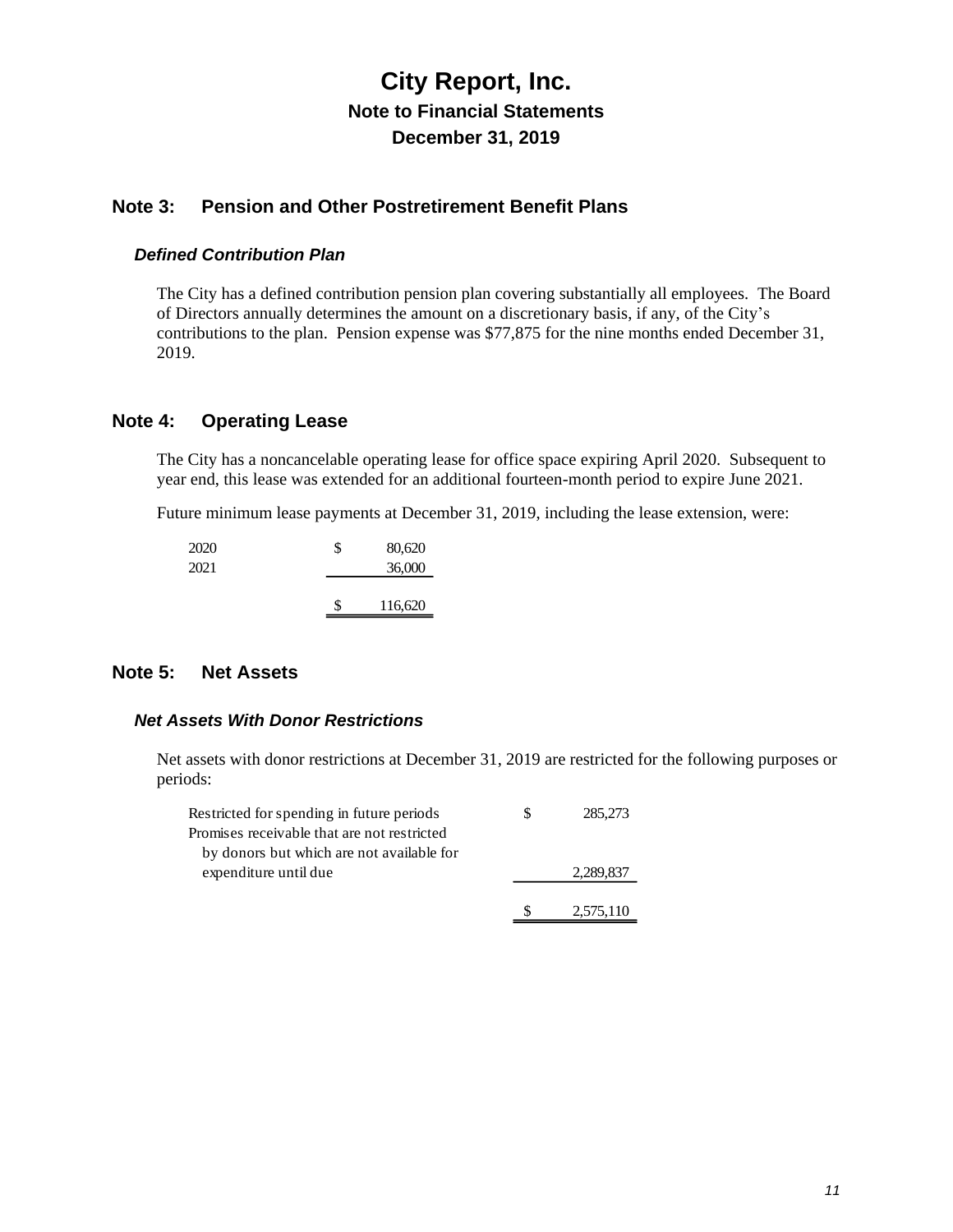#### **Note 6: Liquidity and Availability**

Financial assets available for general expenditure, that is, without donor or other restrictions limiting their use, within one year of December 31, 2019, comprise the following:

| Financial assets at year-end                                                                               |               |
|------------------------------------------------------------------------------------------------------------|---------------|
| Cash                                                                                                       | \$<br>615,883 |
| Contributions receivable, net                                                                              | 2,300,000     |
| Total financial assets at year-end                                                                         | 2,915,883     |
| Less amounts not available to be used within one year<br>Contributions receivable due in one to five years |               |
| net of discount                                                                                            | (589,837      |
| Financial assets available to meet general<br>expenditures within one year                                 | 2.326,046     |

The City manages its liquidity and reserves following three guiding principles: operating within a prudent range of financial soundness and stability, maintaining adequate liquid assets to fund nearterm operating needs and maintaining sufficient reserves to provide reasonable assurance that longterm obligations will be discharged. To achieve these targets, the City forecasts its future cash flows and monitors its liquidity weekly, and monitors its reserves annually. During nine months ended December 31, 2019, the level of liquidity and reserves was managed within the policy requirements.

### **Note 7: Significant Estimates and Concentrations**

Accounting principles generally accepted in the United States of America require disclosure of certain significant estimates and current vulnerabilities due to certain concentrations. Those matters include the following:

### *Contributions*

Approximately 57 percent of all contributions were received from one donor in 2019.

### **Note 8: Fiscal Sponsorship Activity**

TPF Special Assets Fund dba The Lenfest Institute for Journalism (Lenfest) acted as the fiscal sponsor for The City for the period from inception to May 14, 2020 (Sponsor Period). During the Sponsor Period, Lenfest, as a  $501(c)(3)$  exempt entity, received pledges and grants and made payments related to activity of The City, and held the resulting net assets pending The City's designation as a  $501(c)(3)$ . The cash and receivables associated with these assets are included in the audited financial statements of Lenfest and are not included in The City's audited financial statements for the Sponsor Period.